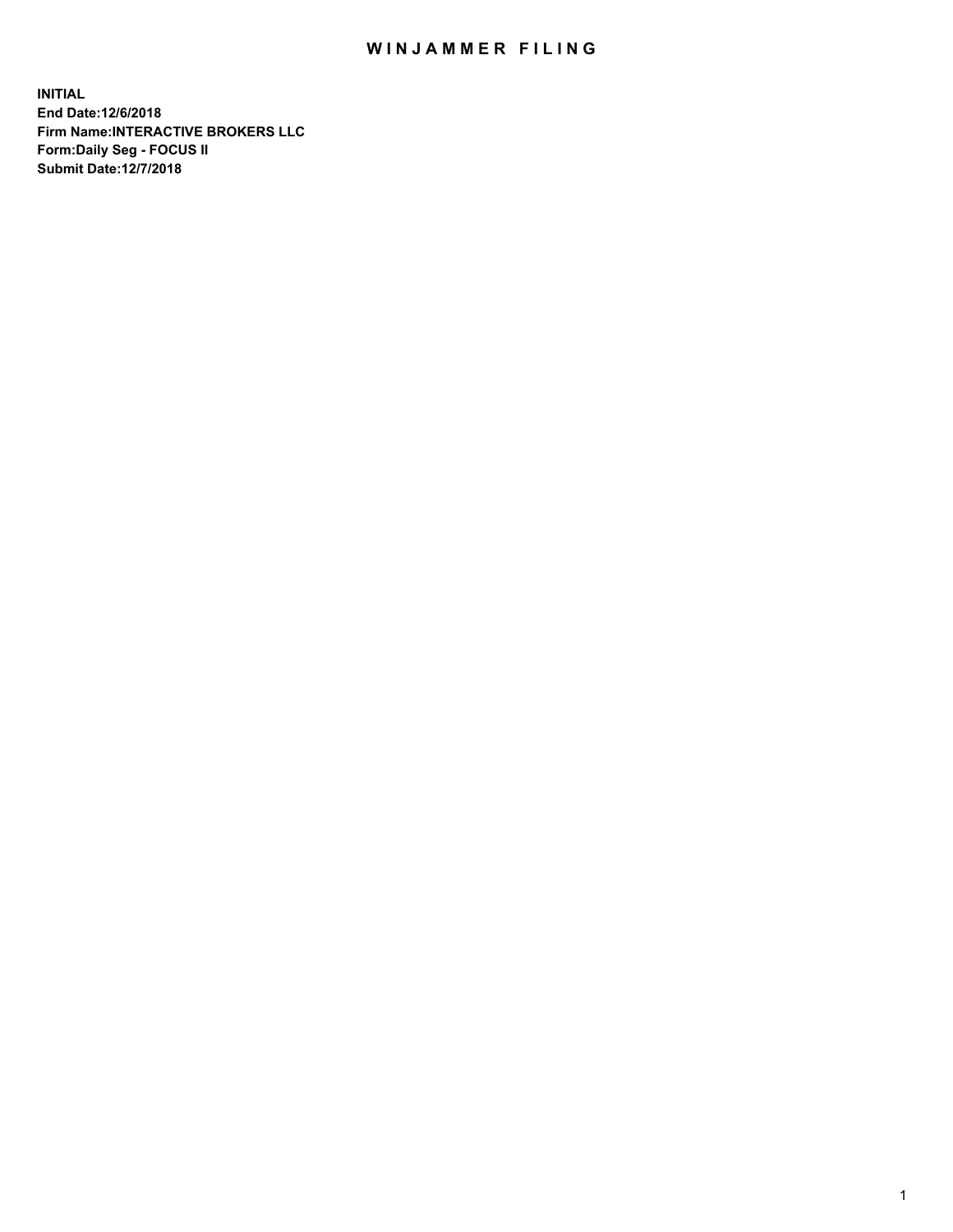**INITIAL End Date:12/6/2018 Firm Name:INTERACTIVE BROKERS LLC Form:Daily Seg - FOCUS II Submit Date:12/7/2018 Daily Segregation - Cover Page**

| Name of Company                                                                                                                                                                                                                                                                                                                | <b>INTERACTIVE BROKERS LLC</b>                                                                  |
|--------------------------------------------------------------------------------------------------------------------------------------------------------------------------------------------------------------------------------------------------------------------------------------------------------------------------------|-------------------------------------------------------------------------------------------------|
| <b>Contact Name</b>                                                                                                                                                                                                                                                                                                            | James Menicucci                                                                                 |
| <b>Contact Phone Number</b>                                                                                                                                                                                                                                                                                                    | 203-618-8085                                                                                    |
| <b>Contact Email Address</b>                                                                                                                                                                                                                                                                                                   | jmenicucci@interactivebrokers.c<br>om                                                           |
| FCM's Customer Segregated Funds Residual Interest Target (choose one):<br>a. Minimum dollar amount: ; or<br>b. Minimum percentage of customer segregated funds required:% ; or<br>c. Dollar amount range between: and; or<br>d. Percentage range of customer segregated funds required between:% and%.                         | $\overline{\mathbf{0}}$<br>$\overline{\mathbf{0}}$<br>155,000,000 245,000,000<br>0 <sub>0</sub> |
| FCM's Customer Secured Amount Funds Residual Interest Target (choose one):<br>a. Minimum dollar amount: ; or<br>b. Minimum percentage of customer secured funds required:% ; or<br>c. Dollar amount range between: and; or<br>d. Percentage range of customer secured funds required between:% and%.                           | $\overline{\mathbf{0}}$<br>0<br>80,000,000 120,000,000<br>0 <sub>0</sub>                        |
| FCM's Cleared Swaps Customer Collateral Residual Interest Target (choose one):<br>a. Minimum dollar amount: ; or<br>b. Minimum percentage of cleared swaps customer collateral required:% ; or<br>c. Dollar amount range between: and; or<br>d. Percentage range of cleared swaps customer collateral required between:% and%. | $\overline{\mathbf{0}}$<br><u>0</u><br>$\underline{0}$ $\underline{0}$<br>00                    |

Attach supporting documents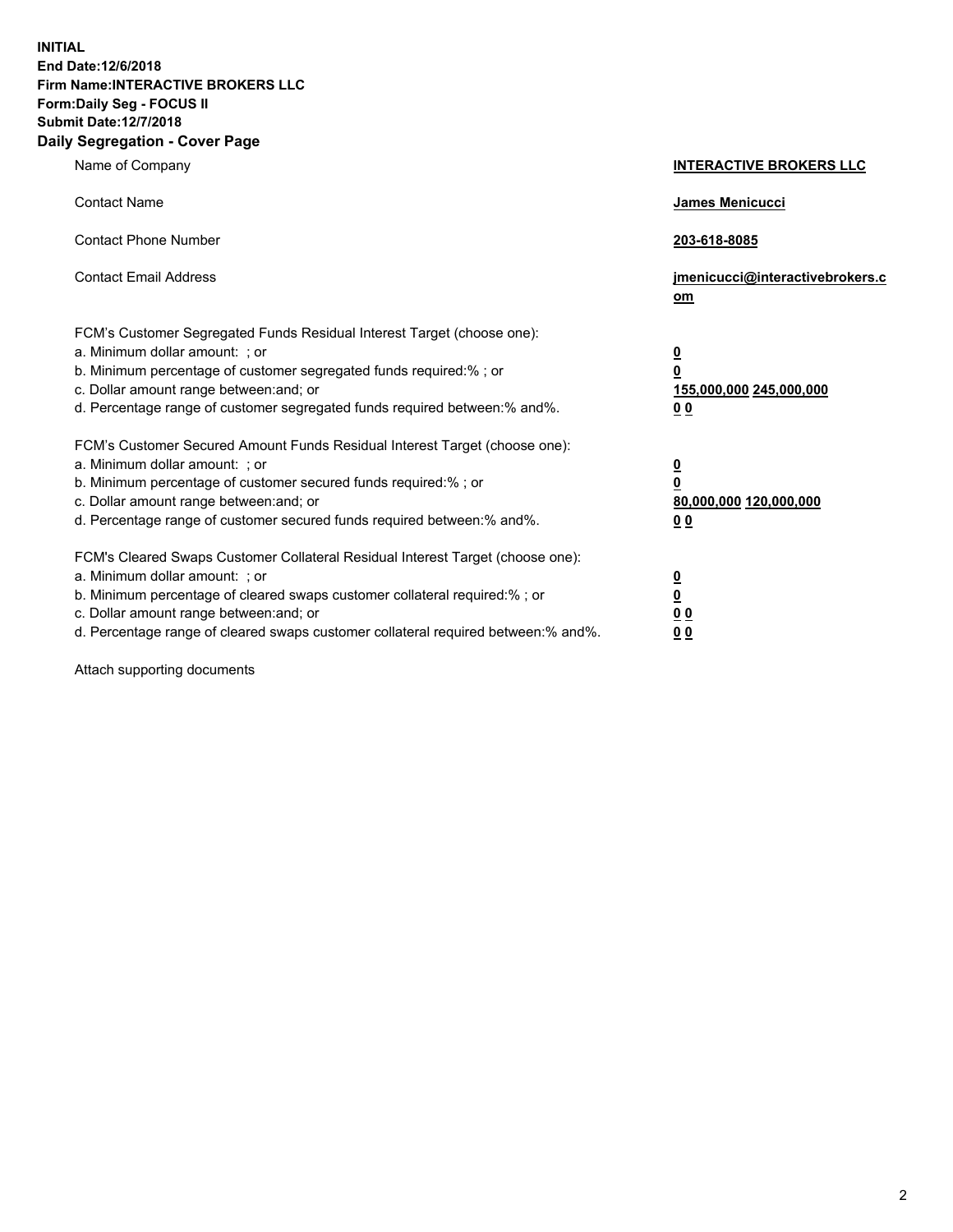## **INITIAL End Date:12/6/2018 Firm Name:INTERACTIVE BROKERS LLC Form:Daily Seg - FOCUS II Submit Date:12/7/2018 Daily Segregation - Secured Amounts**

|     | Daily Segregation - Secured Amounts                                                         |                                                 |
|-----|---------------------------------------------------------------------------------------------|-------------------------------------------------|
|     | Foreign Futures and Foreign Options Secured Amounts                                         |                                                 |
|     | Amount required to be set aside pursuant to law, rule or regulation of a foreign            | $0$ [7305]                                      |
|     | government or a rule of a self-regulatory organization authorized thereunder                |                                                 |
| 1.  | Net ledger balance - Foreign Futures and Foreign Option Trading - All Customers             |                                                 |
|     | A. Cash                                                                                     | 482,664,410 [7315]                              |
|     | B. Securities (at market)                                                                   | $0$ [7317]                                      |
| 2.  | Net unrealized profit (loss) in open futures contracts traded on a foreign board of trade   | -26,087,728 [7325]                              |
| 3.  | Exchange traded options                                                                     |                                                 |
|     | a. Market value of open option contracts purchased on a foreign board of trade              | 112,855 [7335]                                  |
|     | b. Market value of open contracts granted (sold) on a foreign board of trade                | -142,727 [7337]                                 |
| 4.  | Net equity (deficit) (add lines 1. 2. and 3.)                                               | 456,546,810 [7345]                              |
| 5.  | Account liquidating to a deficit and account with a debit balances - gross amount           | 19,841 [7351]                                   |
|     | Less: amount offset by customer owned securities                                            | 0 [7352] 19,841 [7354]                          |
| 6.  | Amount required to be set aside as the secured amount - Net Liquidating Equity              | 456,566,651 [7355]                              |
|     | Method (add lines 4 and 5)                                                                  |                                                 |
| 7.  | Greater of amount required to be set aside pursuant to foreign jurisdiction (above) or line | 456,566,651 [7360]                              |
|     | 6.                                                                                          |                                                 |
|     | FUNDS DEPOSITED IN SEPARATE REGULATION 30.7 ACCOUNTS                                        |                                                 |
| 1.  | Cash in banks                                                                               |                                                 |
|     | A. Banks located in the United States                                                       | 85,008,753 [7500]                               |
|     | B. Other banks qualified under Regulation 30.7                                              | 0 [7520] 85,008,753 [7530]                      |
| 2.  | Securities                                                                                  |                                                 |
|     | A. In safekeeping with banks located in the United States                                   | 407,483,562 [7540]                              |
|     | B. In safekeeping with other banks qualified under Regulation 30.7                          | 0 [7560] 407,483,562 [7570]                     |
| 3.  | Equities with registered futures commission merchants                                       |                                                 |
|     | A. Cash                                                                                     | $0$ [7580]                                      |
|     | <b>B.</b> Securities                                                                        | $0$ [7590]                                      |
|     | C. Unrealized gain (loss) on open futures contracts                                         | $0$ [7600]                                      |
|     | D. Value of long option contracts                                                           | $0$ [7610]                                      |
|     | E. Value of short option contracts                                                          | 0 [7615] 0 [7620]                               |
| 4.  | Amounts held by clearing organizations of foreign boards of trade                           |                                                 |
|     | A. Cash                                                                                     | $0$ [7640]                                      |
|     | <b>B.</b> Securities                                                                        | $0$ [7650]                                      |
|     | C. Amount due to (from) clearing organization - daily variation                             | $0$ [7660]                                      |
|     | D. Value of long option contracts                                                           | $0$ [7670]                                      |
|     | E. Value of short option contracts                                                          | 0 [7675] 0 [7680]                               |
| 5.  | Amounts held by members of foreign boards of trade                                          |                                                 |
|     | A. Cash                                                                                     | 107,064,147 [7700]                              |
|     | <b>B.</b> Securities                                                                        | $0$ [7710]                                      |
|     | C. Unrealized gain (loss) on open futures contracts                                         | -10,290,914 [7720]                              |
|     | D. Value of long option contracts                                                           | 112,855 [7730]                                  |
|     | E. Value of short option contracts                                                          | <u>-142,727</u> [7735] <u>96,743,361</u> [7740] |
| 6.  | Amounts with other depositories designated by a foreign board of trade                      | 0 [7760]                                        |
| 7.  | Segregated funds on hand                                                                    | $0$ [7765]                                      |
| 8.  | Total funds in separate section 30.7 accounts                                               | 589,235,676 [7770]                              |
| 9.  | Excess (deficiency) Set Aside for Secured Amount (subtract line 7 Secured Statement         | 132,669,025 [7380]                              |
|     | Page 1 from Line 8)                                                                         |                                                 |
| 10. | Management Target Amount for Excess funds in separate section 30.7 accounts                 | 80,000,000 [7780]                               |
| 11. | Excess (deficiency) funds in separate 30.7 accounts over (under) Management Target          | 52,669,025 [7785]                               |
|     |                                                                                             |                                                 |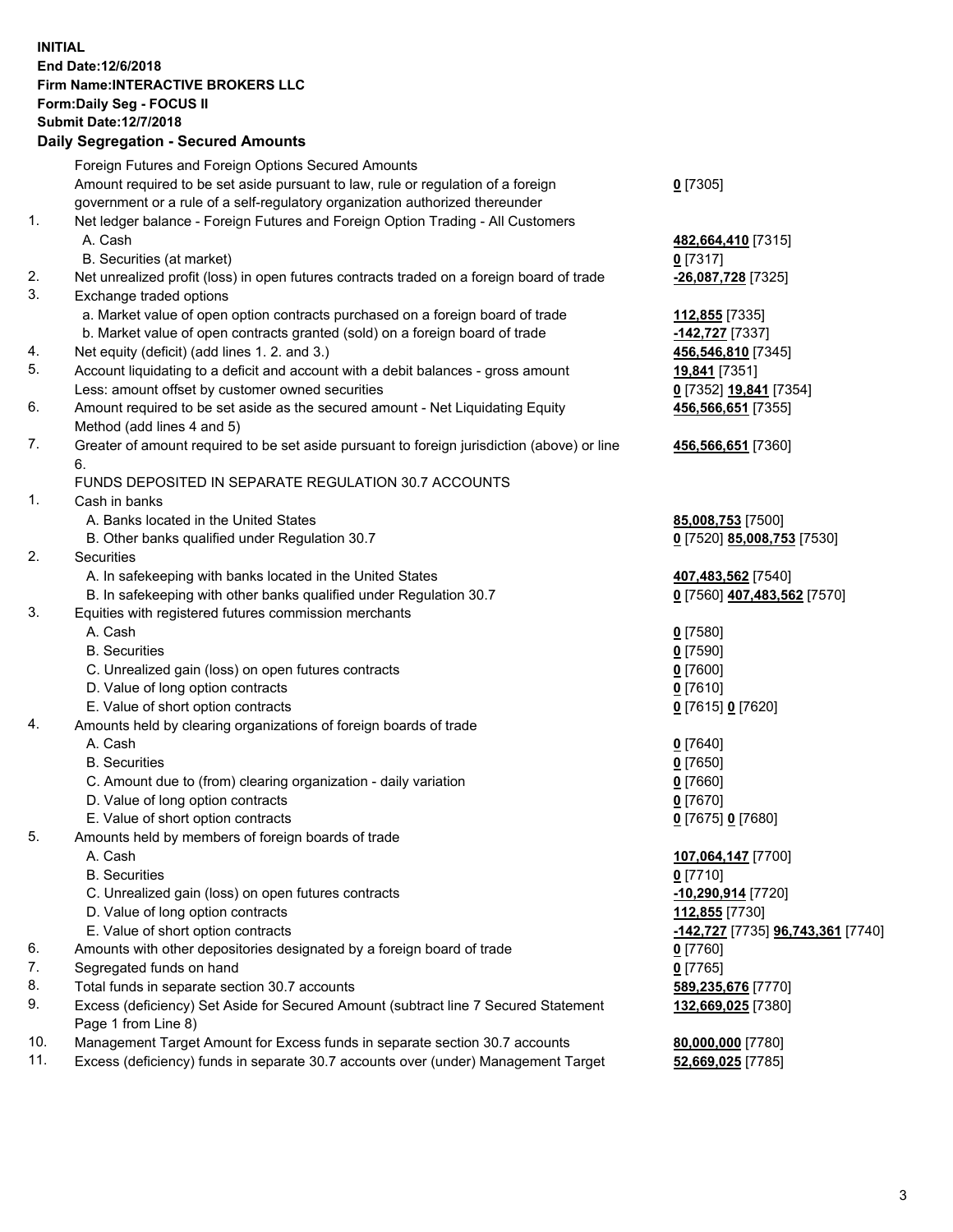**INITIAL End Date:12/6/2018 Firm Name:INTERACTIVE BROKERS LLC Form:Daily Seg - FOCUS II Submit Date:12/7/2018 Daily Segregation - Segregation Statement** SEGREGATION REQUIREMENTS(Section 4d(2) of the CEAct) 1. Net ledger balance A. Cash **4,192,255,655** [7010] B. Securities (at market) **0** [7020] 2. Net unrealized profit (loss) in open futures contracts traded on a contract market **-122,090,648** [7030] 3. Exchange traded options A. Add market value of open option contracts purchased on a contract market **440,535,841** [7032] B. Deduct market value of open option contracts granted (sold) on a contract market **-569,716,599** [7033] 4. Net equity (deficit) (add lines 1, 2 and 3) **3,940,984,249** [7040] 5. Accounts liquidating to a deficit and accounts with debit balances - gross amount **1,504,968** [7045] Less: amount offset by customer securities **0** [7047] **1,504,968** [7050] 6. Amount required to be segregated (add lines 4 and 5) **3,942,489,217** [7060] FUNDS IN SEGREGATED ACCOUNTS 7. Deposited in segregated funds bank accounts A. Cash **530,757,183** [7070] B. Securities representing investments of customers' funds (at market) **2,275,263,560** [7080] C. Securities held for particular customers or option customers in lieu of cash (at market) **0** [7090] 8. Margins on deposit with derivatives clearing organizations of contract markets A. Cash **4,612,445** [7100] B. Securities representing investments of customers' funds (at market) **1,448,120,978** [7110] C. Securities held for particular customers or option customers in lieu of cash (at market) **0** [7120] 9. Net settlement from (to) derivatives clearing organizations of contract markets **17,494,838** [7130] 10. Exchange traded options A. Value of open long option contracts **440,639,743** [7132] B. Value of open short option contracts **-569,835,062** [7133] 11. Net equities with other FCMs A. Net liquidating equity **0** [7140] B. Securities representing investments of customers' funds (at market) **0** [7160] C. Securities held for particular customers or option customers in lieu of cash (at market) **0** [7170] 12. Segregated funds on hand **0** [7150] 13. Total amount in segregation (add lines 7 through 12) **4,147,053,685** [7180] 14. Excess (deficiency) funds in segregation (subtract line 6 from line 13) **204,564,468** [7190] 15. Management Target Amount for Excess funds in segregation **155,000,000** [7194] **49,564,468** [7198]

16. Excess (deficiency) funds in segregation over (under) Management Target Amount Excess